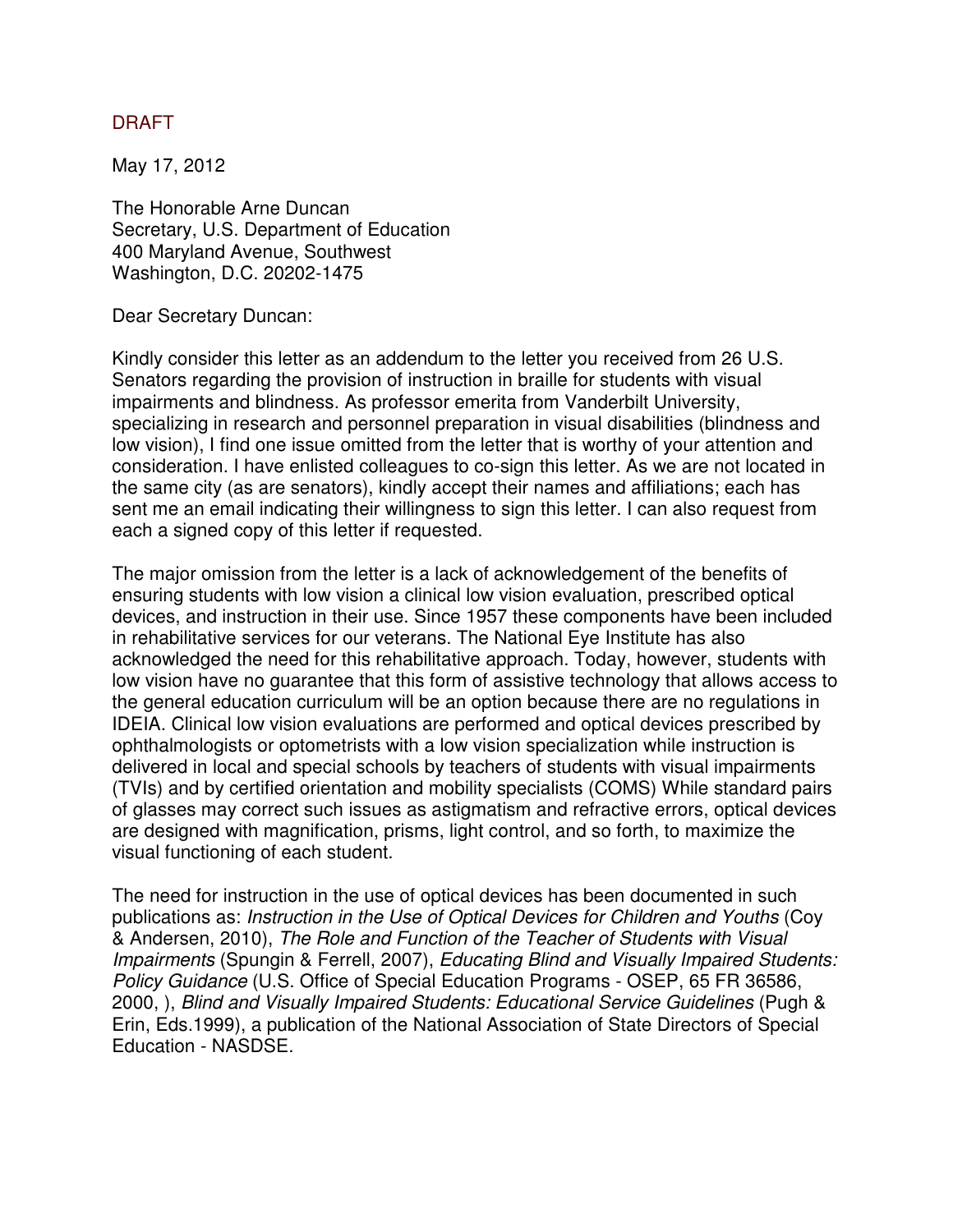Without a clinical low vision evaluation and the prescribed optical lenses identified for creating the accurate "image size," or for providing light control for individual children, teachers are left with few comparisons for their learning media assessments (LMA). Comparing braille with standard print is not appropriate; even the large print provided by the American Printing House for the Blind (that typically uses 16 pt. print) is not a fair comparison. A student who cannot read 16 point print would only have the option of braille. Students, however with optical devices that provide access to standard print texts and materials as well as to distance information, e.g., white boards and street signs could become visually independent while some may become dual-media readers (students who are learning and/or using both print and braille). These children include those who may be considered "legally blind", a term coined in 1934 and that became part of the Social Security Act of 1935.There are many children with low vision who can increase their reading speeds, reduce fatigue, have immediate access to general education materials, and be able to function in daily living environments where enlargement or braille is not available, e.g., grocery stores, during travel. Without these options, a student's literacy skills, and access to information may be extremely limited.

Unless a child is under age 3, totally or functionally blind, all assessments for determining the learning medium or media should follow the functional vision assessment (FVA) to determine how the child is functioning in school and outdoor settings), the clinical low vision evaluation, the provision of prescribed optical devices, and instruction in their use. All LMAs should also meet the standards of other accepted assessments in special education with reliability and validity measures available. Follow-up research is also needed as mentioned below.

This letter calls for 3 additions to the information found in the letter put forth by the 26 senators:

- 1. Add the requirement that all children with low vision receive a clinical low vision evaluation, their optical devices (assistive technology), and educational instruction in the use of any prescribed devices before receiving a learning media assessment (determining if braille is an appropriate medium or part of a dual media literacy program).
- 2. Assure that all assessments for determining a child's reading medium or media meet standards for assessments with reliability and validity measures.
- 3. Ensure that there are funds for the study the various methods of teaching braille to students with low vision and to determine which methods are most effective and for which students with certain characteristics.

Attached please find a list of research articles and other references that have relevance to this letter.

Thank you for your time and consideration. Each of us, listed below will be available to you as you make recommendations for reauthorization of IDEA.

Sincerely,